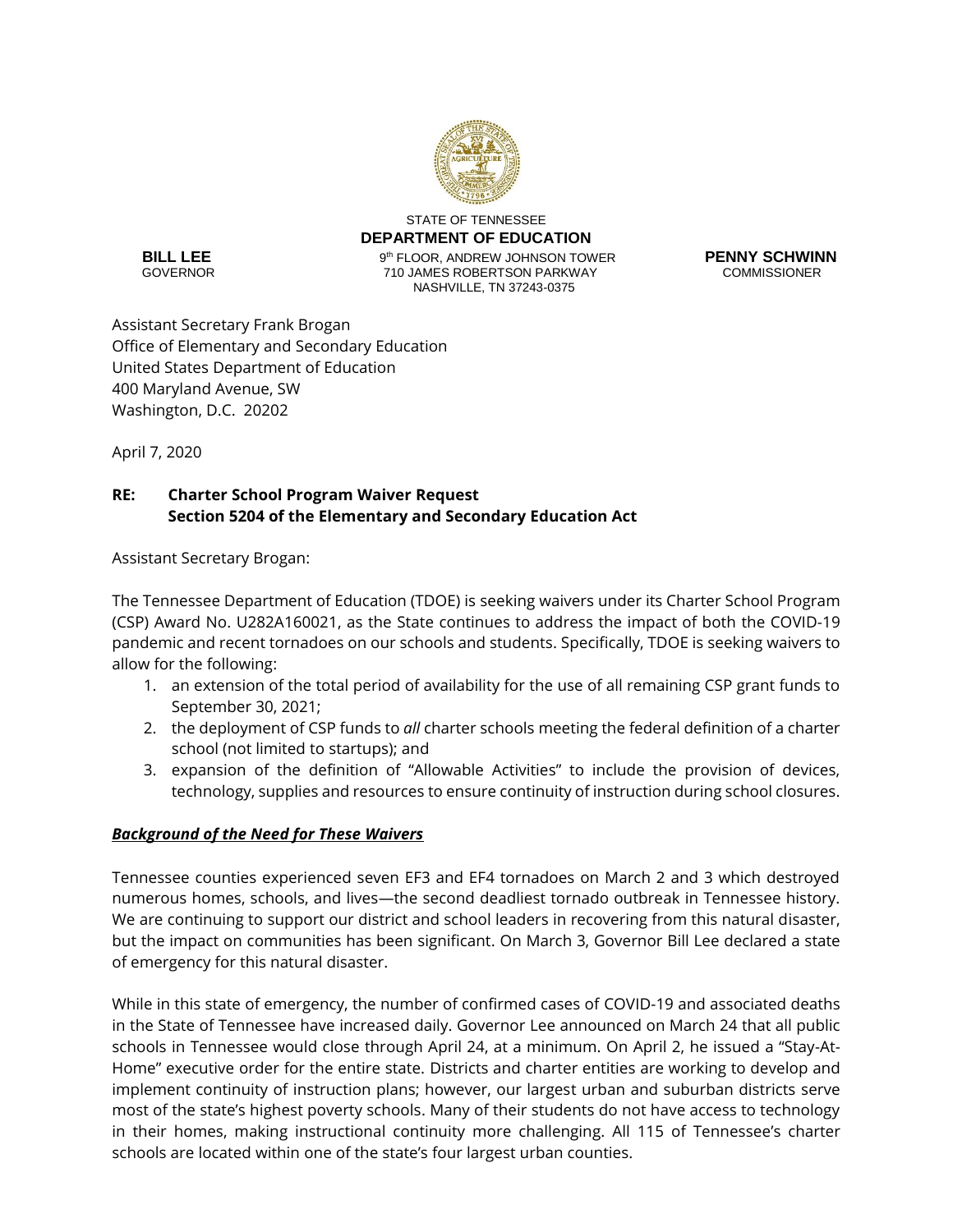Though nominally functioning under the supervisory auspices of a local LEA, our charter schools operate largely as independent entities with limited access to shared resources. The majority of them do not belong to a larger CMO, and even the largest CMO in the state solely consists of seven campuses. In this uniquely challenging context, it will be critical for charter schools to obtain and share resources and systems across geographic boundaries that will allow for continued provision of academic and support services to students and families.

Under Section 5204(e) of the Elementary and Secondary Education Act of 1965, as amended (ESEA), the Secretary has broad discretion to "waive any statutory or regulatory requirement over which the Secretary exercises administrative authority" (except for the definition of a charter school) "if (1) the waiver is requested in an approved application under this subpart, and (ii) the Secretary determines that granting such a waiver will promote the purpose of this subpart." Expanding the number of highquality charter schools available to students across the nation is one of the primary purposes of this subpart. These waivers would help Tennessee do exactly that under its approved CSP grant.

Tennessee is seeking these waivers because the CSP grant is ideally suited to quickly provide relief, resources, flexibility and innovation in the charter sector. We are all reeling from the double impact of the tornadoes and pandemic, and are trying to address the myriad issues facing our schools and students to the best of our abilities. Granting an extension of the time period within which our charter schools must use the CSP funds would allow schools time and flexibility to reset and reevaluate how best to support students following the current crises.

The CSP, as it is currently governed by statute, provides one-time start-up funds to support new schools (or at least those in their first three to five years of operation). We are requesting a waiver so that all schools that meet the federal definition of a charter school may have access to relief. By exercising this authority, the Secretary would enable Tennessee to help provide the resources necessary to continue the education of our most disadvantaged students during this time of crisis.

Moreover, this request falls squarely within the goals and construct of the program. Specifically, Tennessee's three objectives under the CSP are:

- 1. Increase the number of high-quality charter schools;
- 2. Decrease the number of academically poor performing charter schools; and
- 3. Support improvement in all schools with emphasis on economically disadvantaged students.

By permitting CSP funds to be used by all charter schools to provide continuity of instruction to their students, we would be furthering each of these objectives. Our students will be missing a minimum of a month-and-a-half of in-person instruction, and they may not return to school this fiscal year. Without funds to address the immediate needs of remote learning, students at Tennessee's many high-quality charter schools and high-growth charter schools could regress. Permitting the requested flexibility of CSP fund usage would support their continued growth, prevent the backslide and reduce the number of academically poor performing schools. This is most critical for those schools with a high percentage of economically disadvantaged students, who are the least likely to have access to the technology that would permit online instruction while we are social distancing.

Along that line, we are requesting a third waiver regarding the definition of "Allowable Activities" as specified in Section 5204(f)(3) of the ESEA to allow TDOE to employ grant funds not just for planning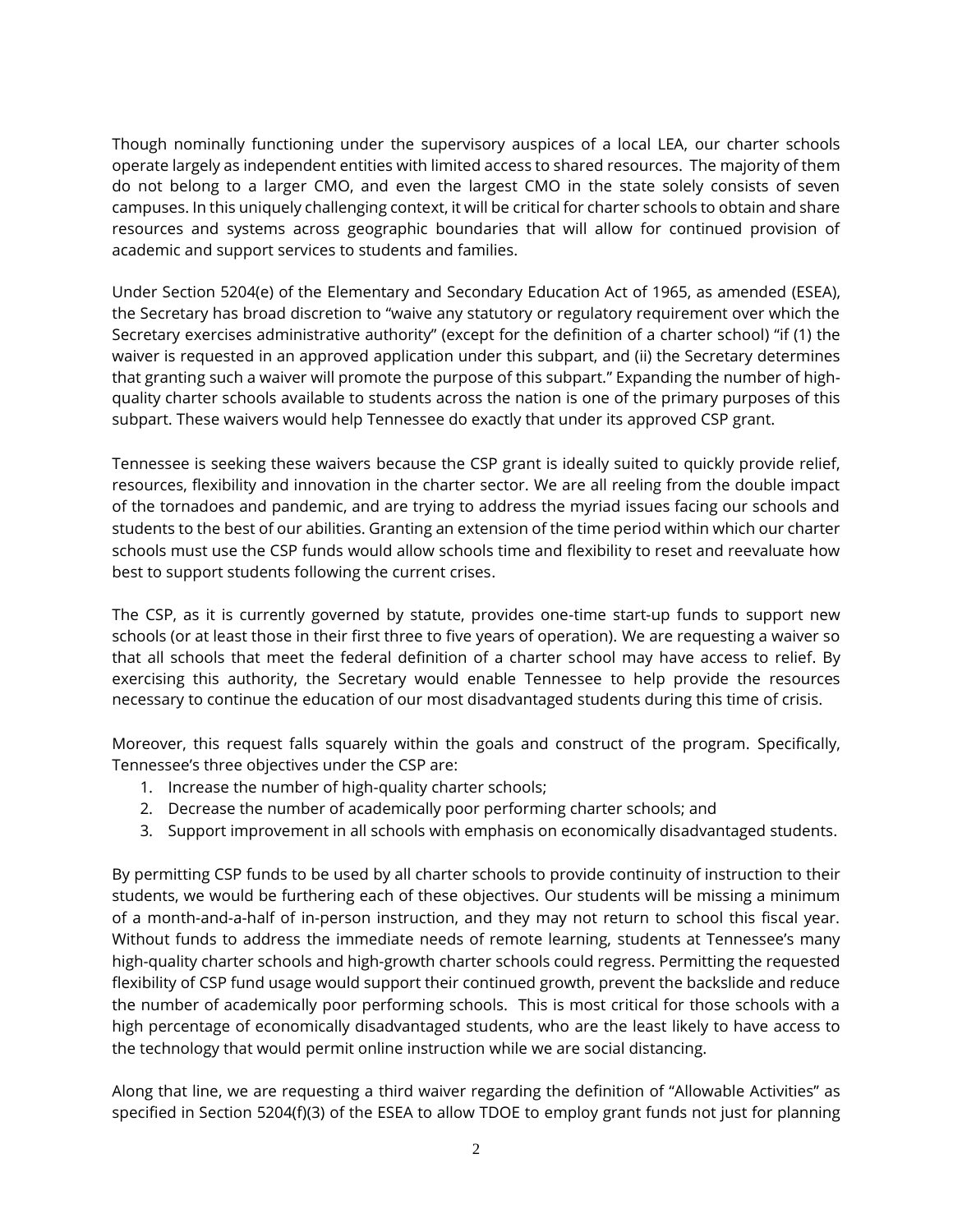and implementation, but also for ongoing instructional purposes. To ensure that Tennessee charter school students retain continued access to academic instruction throughout this period, permissible expenditures of CSP funds could include technology to be deployed directly to students, supplemental shared curricular resources, software platforms that would allow for distance learning across multiple charter schools, supplies associated with preparation of instructional materials, and associated expenses.

The waivers that we are requesting also reflect the driving purpose of the CSP dissemination grants, which focus on collaborating, developing partnerships and sharing best practices. Given the appropriate tools and technology, there is the potential to share the curricular resources of our high quality charter schools more widely than ever, especially now that everyone in the State is required to stay at home.

### *Funds Available in Tennessee's 2016 CSP project*

Tennessee has **\$ 8,023,835.00** remaining from its CSP grant of \$19,574,626. Our breakdown of subgrants awarded to date reads as follows:

| <b>CSP Grant Summary</b> |                                                          |                  |                               |                    |
|--------------------------|----------------------------------------------------------|------------------|-------------------------------|--------------------|
|                          | <b>Total CSP Award</b>                                   |                  |                               | \$19,574,626.00    |
|                          | <b>Less: Total Sub-Grant Obligations (Funds Awarded)</b> |                  |                               | (\$ 12,514,865.00) |
|                          | Add: Funds recouped to be reallocated                    |                  |                               | \$1,938,700.47     |
|                          | Less: Administrative Expenses*                           |                  |                               | (\$974, 626.00)    |
|                          | <b>Total Remaining Funds Available to Award</b>          |                  |                               | \$8,023,835.47     |
|                          |                                                          |                  |                               |                    |
| <b>CSP Sub-Grants</b>    |                                                          |                  |                               |                    |
| Cohort                   | Number of                                                | <b>Status</b>    | (Total Awarded) + Funds       |                    |
|                          | <b>Schools</b>                                           |                  | <b>Recouped = Net Awarded</b> |                    |
|                          |                                                          |                  | Awarded                       | \$7,414,865.00     |
| <b>FY18 P&amp;I</b>      | 12                                                       | Completed/Active | Recouped                      | \$1,646,000.05     |
|                          |                                                          |                  |                               |                    |
| <b>FY19</b>              |                                                          |                  | Awarded                       | \$300,000.00       |
| Dissemination            | $\mathfrak{p}$                                           | Completed        | Recouped                      | \$100,000.00       |
|                          |                                                          |                  |                               |                    |
| <b>FY19 P&amp;I</b>      | 8                                                        | Completed/Active | Awarded                       | \$4,800,000.00     |
|                          |                                                          |                  | Recouped                      | \$192,700.42       |

\*566,320.08 expended to date. Remaining 408,305.92 to be expended for administrative expenses through 9/30/21.

Approximately \$1.9 million of awarded sub-grants have been recouped and returned to the amount of available funds as a result of charter school closures. Due to significant staff turnover at all levels (Governor, Commissioner and TDOE) and the associated loss of institutional knowledge and experience, Tennessee acknowledges that it has awarded a limited number of dissemination subgrants over the grant period. This situation has recently been rectified by creating a new division at TDOE for School Models and Programs, including a fully dedicated new Director of Charter Schools.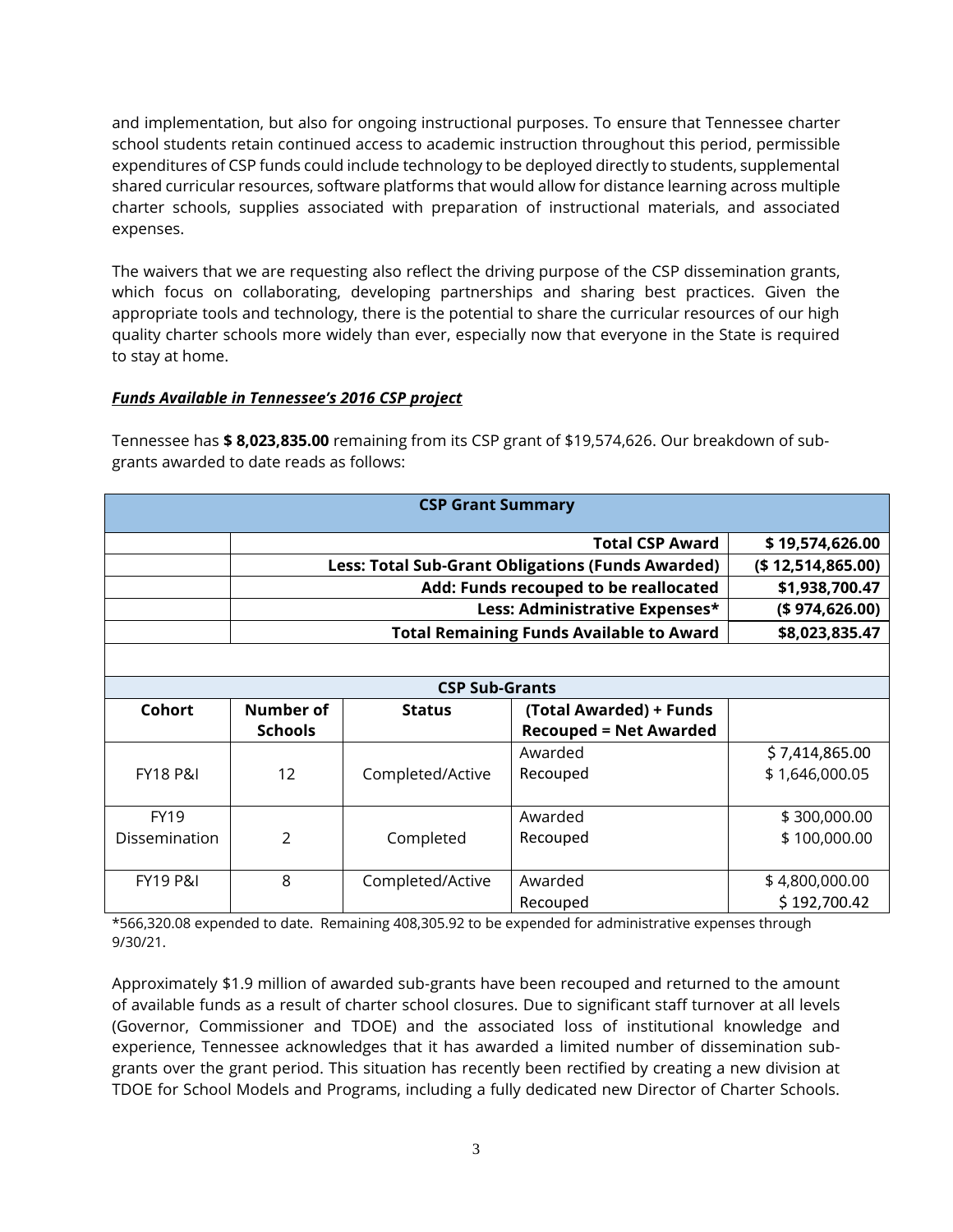This team is focused on creating a rigorous competition for, and supporting the implementation of, all CSP grants.

Tennessee believes that the approximately \$8 million of available funds will accommodate both the requested need for continuity of instruction for all charter schools pursuant to this waiver and another competition for charter school start-ups and dissemination grants later this spring or summer. It is our intent to reserve \$3 million for sub-grants for new charter schools planning to open in FY21 and FY22, and \$500,000 for dissemination grants. We feel that this is more than adequate, as only 3 charter schools are opening their doors this August, and applications for charters opening in FY22 are uncertain (and some have been withdrawn) due to the pandemic. That would leave approximately \$4.5 million for allocation of funds to all charter schools to assist with continuity of instruction during this unprecedented time.

## *Sub-Grant Awards*

Sub-grants would be competitive, and awards would be based on need and merit. As each sub-grant would require a budget narrative, TDOE would review all applications for items that are allowable, reasonable and necessary. Our scoring rubric would award points based on the following:

- Percent of students on free-and-reduced lunch
- Percent of students with special needs
- Percent of English language learners
- Number of students with no access to a computer or laptop
- A narrative that explains:
	- o the need for resources to continue instruction
	- $\circ$  how funds would address the need, particularly with regards to special populations
	- $\circ$  how new resources could be shared or assist in collaboration amongst charter schools
- Current and projected financial statements

It is likely that sub-grant awards under this waiver would range from \$100,000 to \$150,000. Budget and performance periods would run 12 months from the time of sub-grant activation. Funds would be approved and administered through Tennessee's ePlan system.

#### *Additional waivers*

To make use of the CSP funds as requested would require 2 additional waivers for implementation:

1. *Waiving the competitive nature of the CSP*: Sub-grant applications would not be externally reviewed, for the sake of expediency, but would instead be evaluated based on the criteria identified above. Schools must include a budget narrative that itemizes their technological and distance-learning needs.

2. *Waiving the requirement that sub-grantees cannot have previously received a CSP award*: We anticipate that all of our charter schools could use additional funds for continuity of instruction at this time. Our most recent startups may have been awarded planning and implementation grants under this funding cycle. We would not want their relatively "new" status to prevent them from receiving additional funds to address these crises. Similarly, the 2 schools that received dissemination grants could surely benefit from continuity of instruction funds. Additionally, as discussed above, this will be a competitive grant and awards will be based on merit and need.